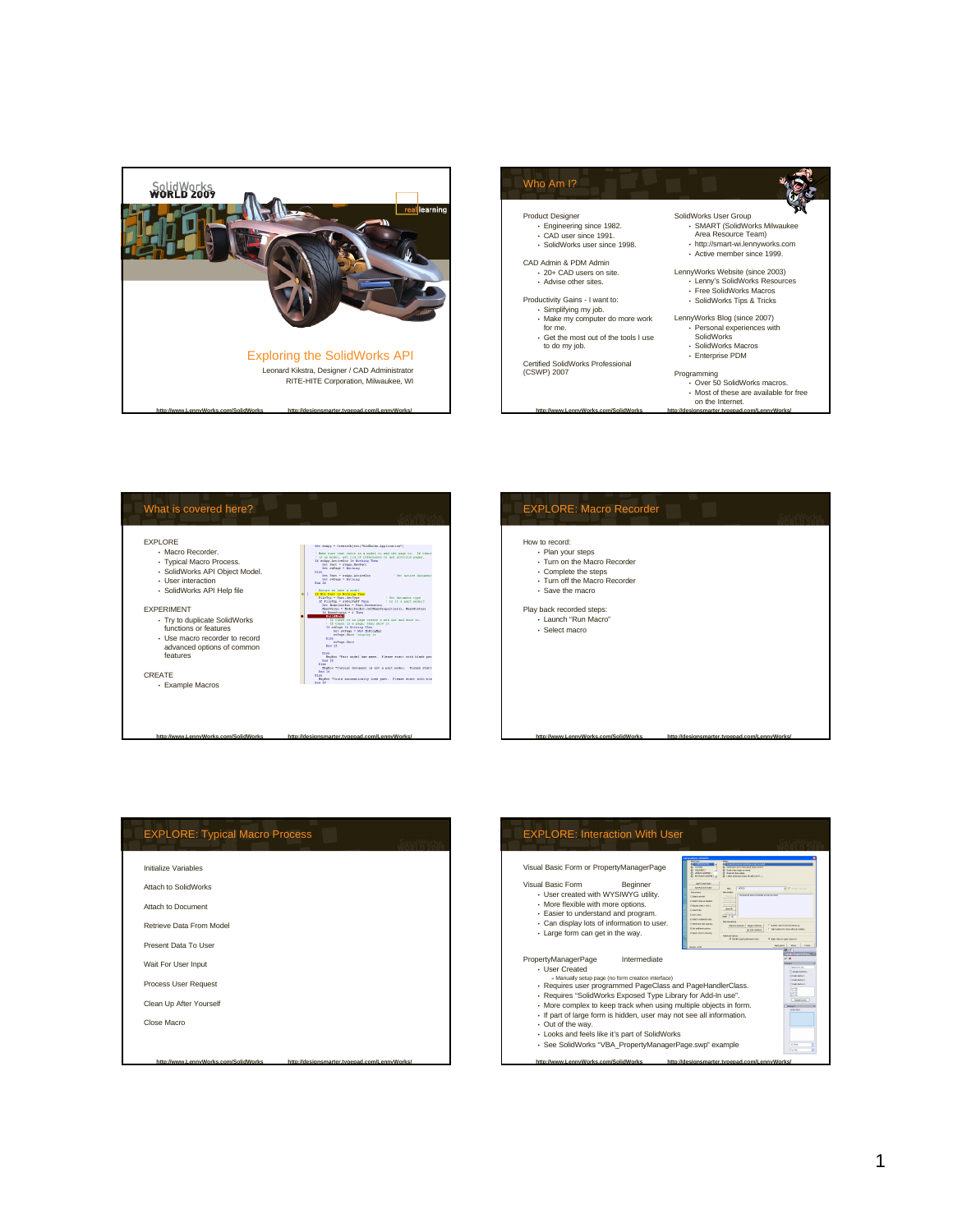



# EXPERIMENT: Discover and Learn

Examples from SolidWorks API Help file

Download examples from SolidWorks' website

Download macros from user websites

Step thru code to understand how the macro completes the task

Make changes and observe the effect of the changes

## EXPERIMENT: Discover and Learn

Use "Debug.Print" to output data to "Immediates" window in macro editor

Use macro recorder to record tasks

Test "What If" scenarios

Experiments need to complete a specific task. They are a learning and discovery tool.

## CREATE: Quick & Dirty Macros - Settings CopyDocSettings • Copies settings from master document(s) to existing document • Only change document settings Challenges • How to find master documents • Work with multiple file types • Separate document settings from SolidWorks settings. AnnotationsPro • Change annotations to match document settings. Challenges • Accessing document settings • Work with multiple file types • Ignore the SheetFormat in drawing » First view of drawing sheet. • Incorporate special handling for view titles • Each annotation type requires different handling.

**http://www.LennyWorks.com/SolidWorks http://designsmarter.typepad.com/LennyWorks/**

**http://www.LennyWorks.com/SolidWorks http://designsmarter.typepad.com/LennyWorks/**

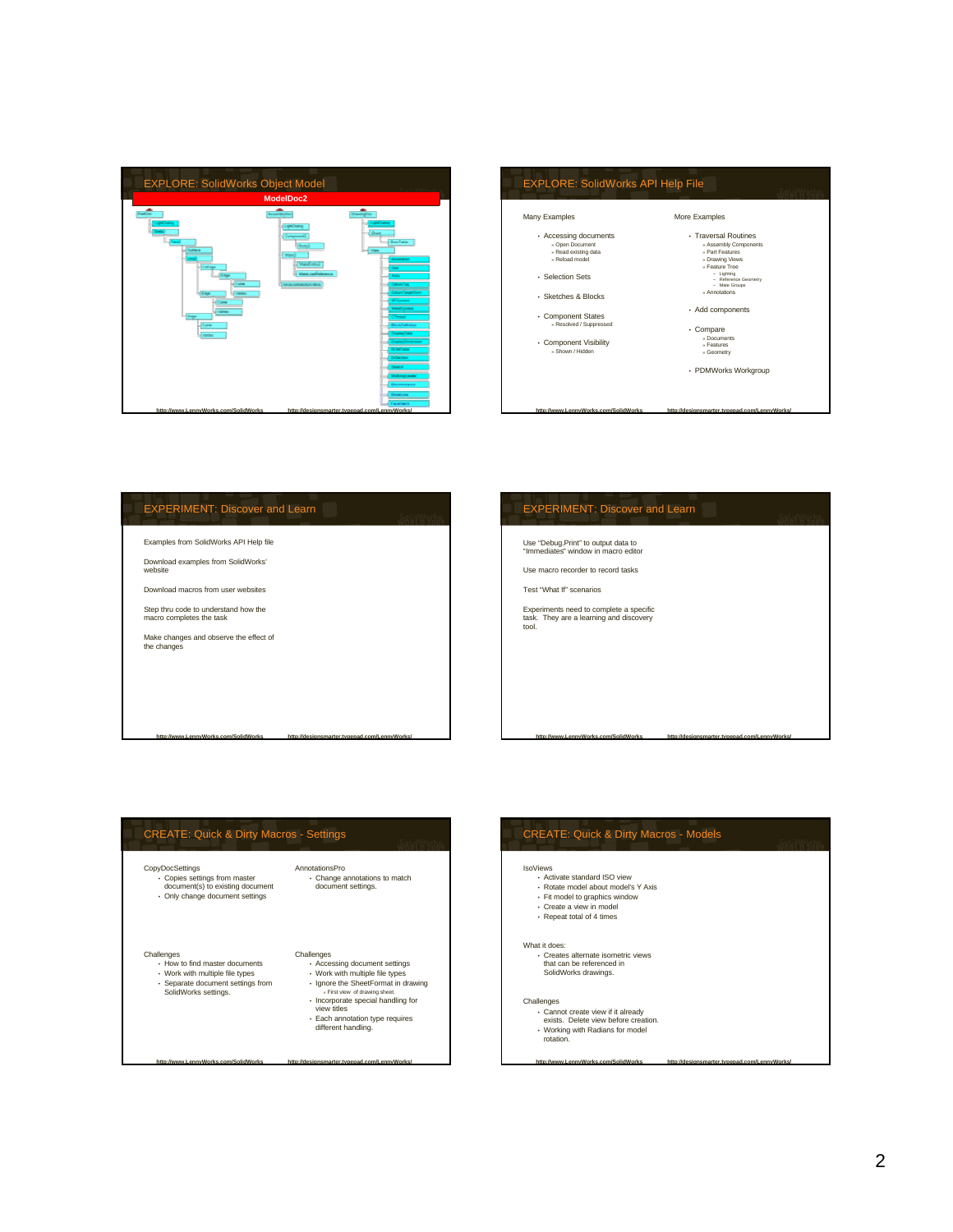# CREATE: Quick & Dirty Macros - Sketches

### QuickSlot macro • Preselect line in sketch

### • Start recording macro

- $\cdot$  Offset comma » No dimensions » Bi-Directional » Cap Ends
- 
- 
- » Arcs Add dimension » Endpoints of last arc created
- Save macro

- Challenges Work with any preselected line Find last arc created in sketch
- Get endpoints of last arc Locate dimension appropriately
- 
- QuickRectangle macro Start recording macro • Rectangle • Draw diagonal line » Opposite corners of rectangle • Constrain diagonal midpoint to origin • Add dimensions

**http://www.LennyWorks.com/SolidWorks http://designsmarter.typepad.com/LennyWorks/**

- Challenges Need list of last 4 points in sketch • Need list of last 5 lines in sketch
	- Locate 2 dimension appropriately Consistency enables predictability
	-

## **http://www.LennyWorks.com/SolidWorks http://designsmarter.typepad.com/LennyWorks/** CREATE: Quick & Dirty Macros - Drawings CenterlineSym • Create annotation at pre-selected point. • Set note to <MOD-CL> • Resize note to highlight in drawing Challenges • Work with any preselected point DelRevTriangle • Traverse drawing sheets • Clear/Create selection set • Traverse drawing views in sheet • Find annotations with triangle border • Add annotation to selection set • Delete selection set Challenges • Traversing drawing • Finding proper annotation • Managing selection set



# CREATE: Useful Examples - Settings

SolidWorksSettings • Faster access to settings I change frequently. WindowsExplorerPaths • Add or clear specific paths from SolidWorks list of search paths

Where Is This Useful? • Enable or disable searching PDM Vault for documents.

## **Challenges** • Limited to settings that can be toggles ( ON / OFF )

# Challenges • Keep other paths. • Allow user to edit their preferred paths.

**http://www.LennyWorks.com/SolidWorks http://designsmarter.typepad.com/LennyWorks/**



**http://www.LennyWorks.com/SolidWorks http://designsmarter.typepad.com/LennyWorks/**

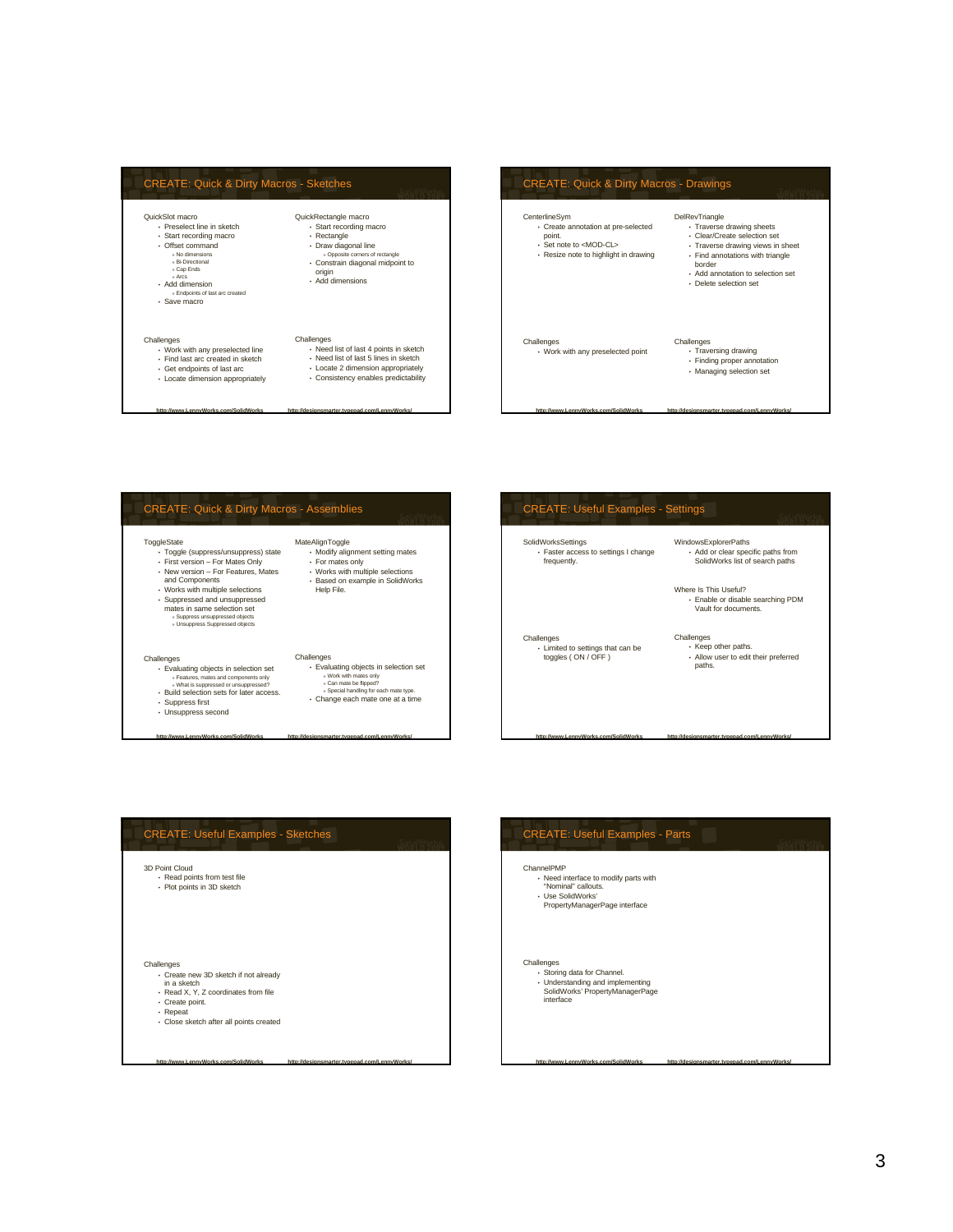## CREATE: Useful Examples - Assemblies AssyComponentCopy • Copy referenced documents to current directory. • Useful for bringing documents into PDM Vault Challenges<br>
• Traversing assembly • Traversing assembly • Do not attempt to copy files already in same directory as assembly • Need to exclude copying files from PDM Vault. AssyComponentDensities • Retrieve list of density settings of components in assembly • For weight verification Challenges • Traversing assembly • Access density setting of each component. • Display settings in list with model description

**http://www.LennyWorks.com/SolidWorks http://designsmarter.typepad.com/LennyWorks/**



# CREATE: Useful Examples - Other DataCharter • Change 2 "Driving" dimensions in sketch then retrieve and chart values of 1 "Driven" dimension. • Each "Driving" dimensions can have multiple values. • Permit exporting data to text file or Excel. DataRipper • Read dimensions on demand and<br>chart values. chart values. • Keep interface on screen while user edits geometry. Do not react to user geometry editing. • Permit exporting data to text file or Excel. Challenges • Allow user to select dimensions to chart.

**http://www.LennyWorks.com/SolidWorks http://designsmarter.typepad.com/LennyWorks/**

Challenges • Allow user to select "Driving" and "Driven" dimensions.

• Unit conversion » Angle and Linear dimensions have different conversion factors.

- Allow user to enter multiple values for 2 "Driving" dimensions. • Keep interface on screen • Unit conversion
	- » Angle and Linear dimensions have different conversion factors.

# CREATE: Useful Examples - Other

## RebuildAllConfigs

- 
- 
- Ensure all configurations in model have been properly rebuilt Retrieve a list of configurations in the model
- Activate each configuration

## RotateViewPro

- Create multiple saved views in model.
- Axis of rotation
- » Model axis » Screen Axis Degrees of rotation



**http://www.LennyWorks.com/SolidWorks http://designsmarter.typepad.com/LennyWorks/**



**http://www.LennyWorks.com/SolidWorks http://designsmarter.typepad.com/LennyWorks/**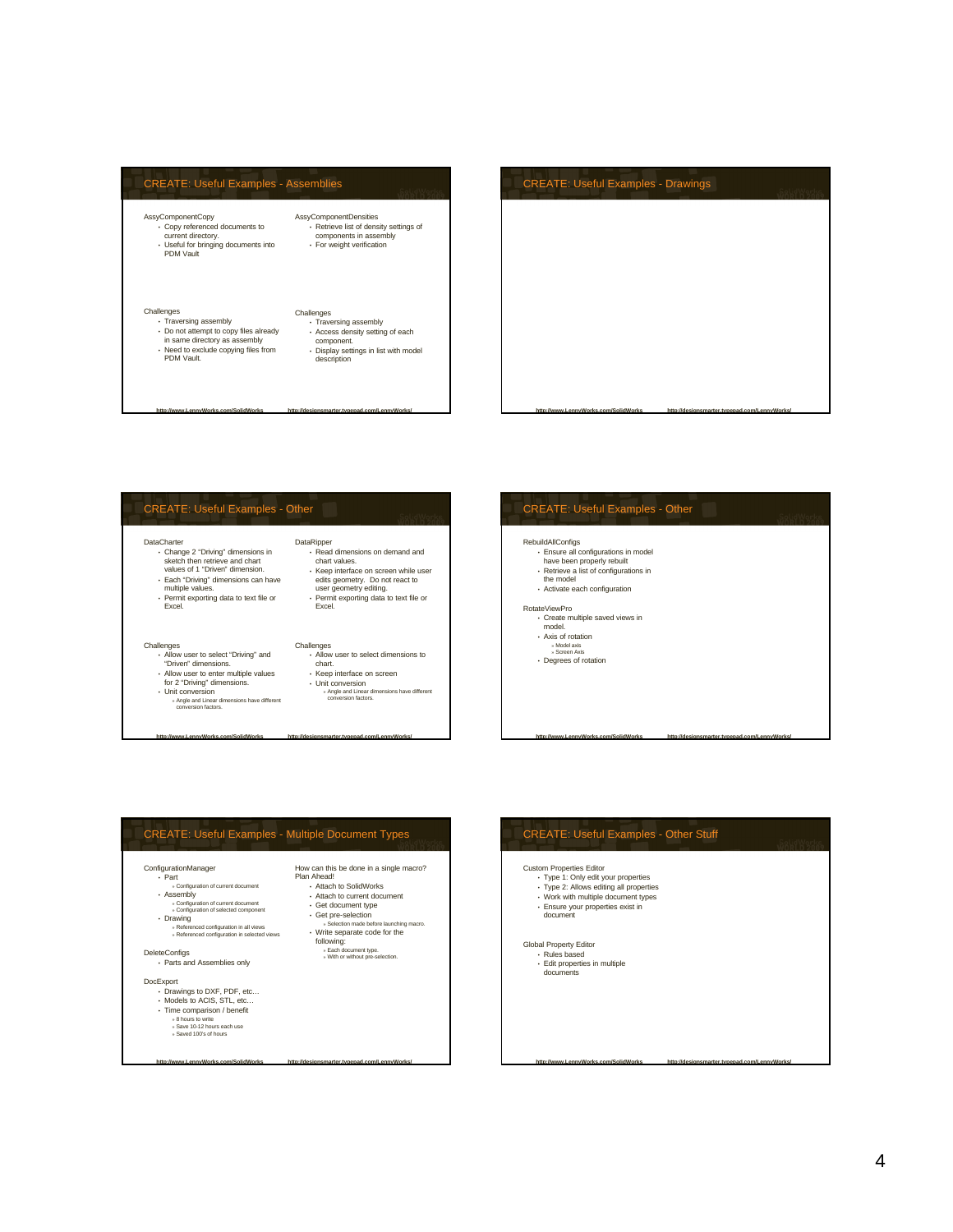